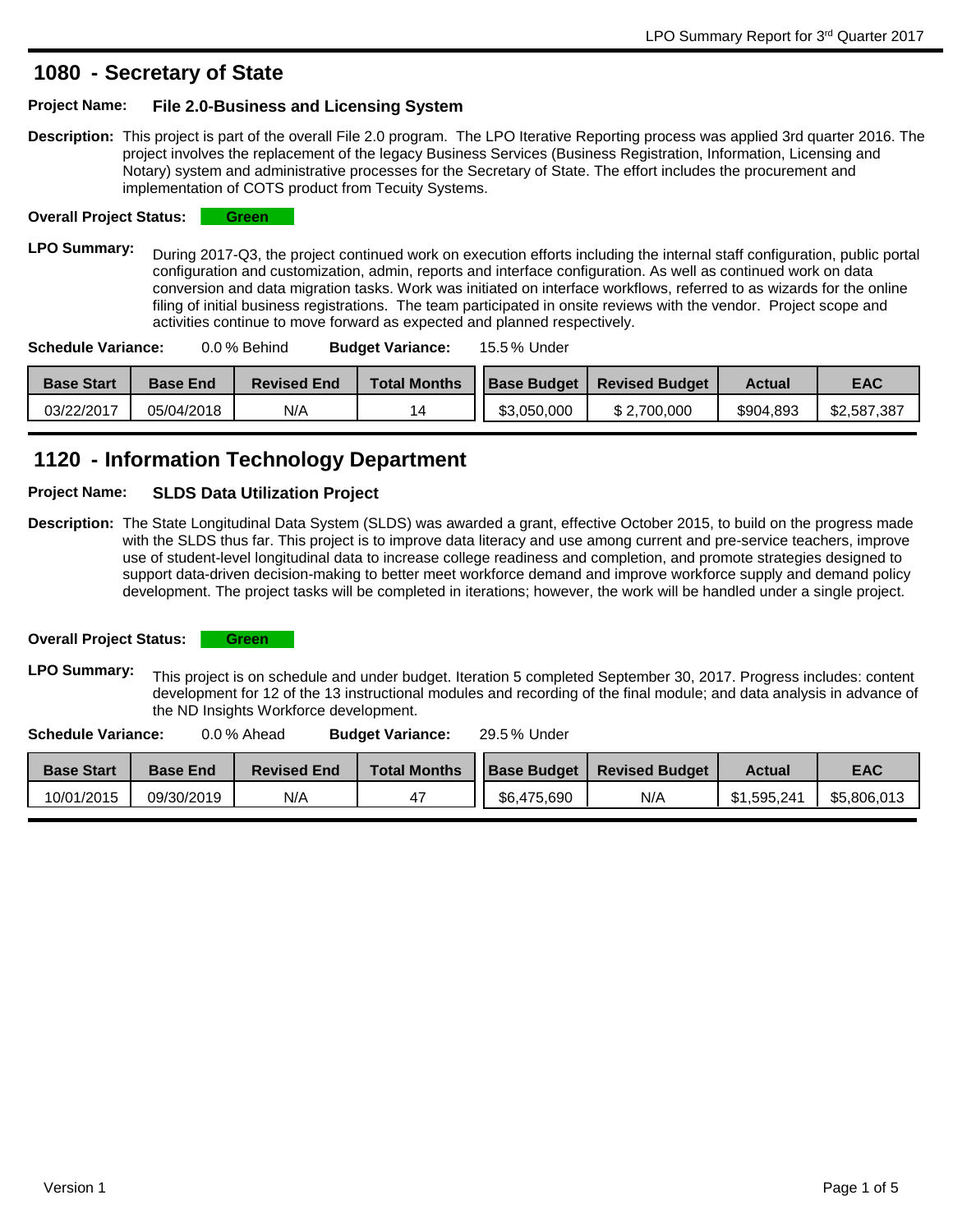# **Department of Public Instruction 2010 -**

#### **Project Name: ND Foods 2.0 Phase 1**

**Description:** DPI to partner with ITD Software Development to improve the NDFoods system through application enhancements and corrections. The project will consist of 3 phases and use the iterative project process. Funding is provided by the USDA (State Administrative Expense funds). Phase 1 will improve accuracy of information, staff efficiencies, and financial accounting.

**Overall Project Status: Green** 

LPO Summary: The project is under budget and slightly behind schedule. Budget variance is due to ITD staff costing less than estimated, and further definition of requirements revealing less work to complete the scope than estimated. Current accomplishments include completing Iterations 7 and 8. The project team is currently working on Iteration 9 – the final iteration of the project.

| Schedule Variance: | 2.8 % Behind | <b>Budget Variance:</b> | 33.2 % Under |
|--------------------|--------------|-------------------------|--------------|
|--------------------|--------------|-------------------------|--------------|

| <b>Base Start</b> | <b>Base End</b> | <b>Revised End</b> | <b>Total Months</b> | <b>Base Budget</b> | <b>Revised Budget</b> | <b>Actual</b> | <b>EAC</b> |
|-------------------|-----------------|--------------------|---------------------|--------------------|-----------------------|---------------|------------|
| 07/01/2016        | 09/29/2017      | N/A                |                     | \$896.616          | N/A                   | \$581,744     | \$598,314  |

## **Department of Health 3010 -**

#### **Project Name: North Dakota Immunization Information System**

**Description:** The Department of Health has received several grants that will improve interoperability, and improve data quality and timeliness of data transferred between the NDIIS and electronic health records. This project will also create a more sustainable immunization information system.

#### **Overall Project Status: Green**

LPO Summary: The project is currently running behind schedule and slightly over budget. With the ending of the PPHF 2014 grant, the project currently has two grants in progress: Sentinel Site Capacity and the Annual Immunization Cooperative Agreement. The project had multiple scope changes to accommodate grant requirements and timeframes which increased the budget by \$405,767. DOH is currently looking at either extending the project timeframe to accommodate the new scope in conjunction with a grant extension, or moving to an iterative program. Vendor performance remains an issue on this project as indicated by the schedule slippage. Current progress includes user acceptance testing of the school module, and testing the first electronic health record system (Patagonia) against the new messaging system (HL7 2.5.1).

| <b>Schedule Variance:</b><br>11.5 % Behind |                 |                    | <b>Budget Variance:</b> | 1.5 % Over         |                       |               |             |
|--------------------------------------------|-----------------|--------------------|-------------------------|--------------------|-----------------------|---------------|-------------|
| <b>Base Start</b>                          | <b>Base End</b> | <b>Revised End</b> | <b>Total Months</b>     | <b>Base Budget</b> | <b>Revised Budget</b> | <b>Actual</b> | <b>EAC</b>  |
| 05/01/2015                                 | 09/29/2017      | 11/21/2017         | 30                      | \$3,574,410        | \$4.032.529           | \$3,307,383   | \$4,093,987 |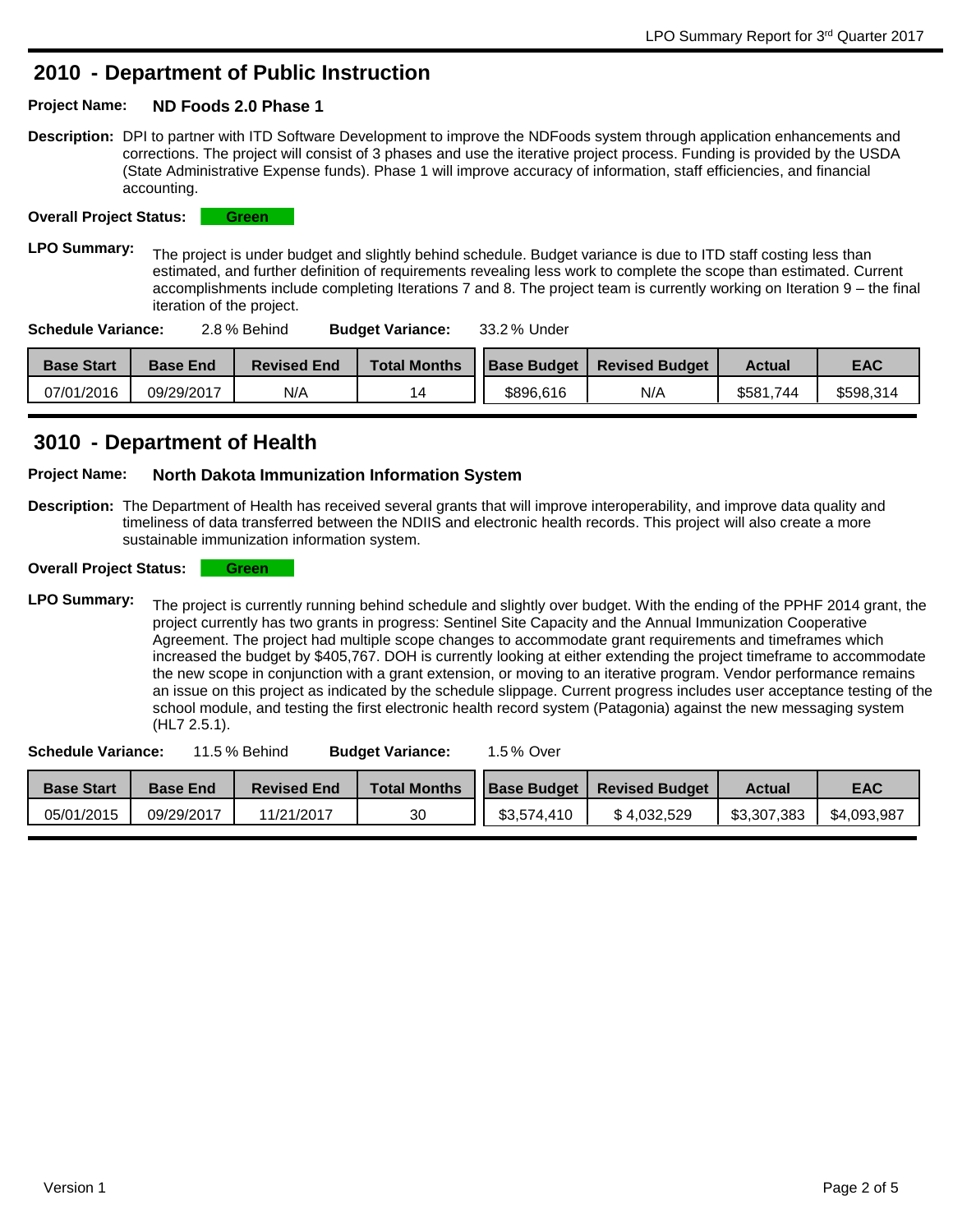### **Department of Human Services 3250 -**

#### **Project Name: Electronic Health Records**

**Description:** Procure and implement an Office of the National Coordinator (ONC) certified behavioral health focused electronic health record (EHR) solution that encompasses and supports the continuum of services across the Department of Human Services.



LPO Summary: During 3rd quarter of 2017, the DHS EHR project completed significant portions of the contractual configuration and customization work, including the midway point solution review led by Netsmart. The State team is also working internally to prepare for training, user acceptance testing, and for procurement of hardware necessary to ensure a seamless transition across the Department of Human Services' (DHS) Field Services Division.

| <b>Schedule Variance:</b><br>1.3 % Under<br><b>Budget Variance:</b><br>4.4 % Ahead |
|------------------------------------------------------------------------------------|
|------------------------------------------------------------------------------------|

| <b>Base Start</b> | <b>Base End</b> | <b>Revised End</b> | <b>Total Months</b> | <b>Base Budget</b> | <b>Revised Budget</b> | <b>Actual</b> | EAC         |
|-------------------|-----------------|--------------------|---------------------|--------------------|-----------------------|---------------|-------------|
| 05/11/2017        | 12/12/2018      | N/A                | 19                  | \$5,844,647        | \$6.189.647           | \$4,010,915   | \$6,133,407 |

### **Department of Human Services 3250 -**

#### **Project Name: Health Enterprise Operating Rules**

**Description:** Health Enterprise Operating Rules will implement changes to the ND Health Enterprise MMIS which will allow DHS to comply with Section 1104 of the Affordable Care Act of 2010 requirements, conform to standards and implementation specifications, improve HIPAA transaction processing, and include CAQH CORE Operating Rules (Phase I, Phase II and Phase III). The project is funded by a 90% match from the federal government.

**Overall Project Status: Yellow** 

LPO Summary: The project is currently running behind schedule and under budget. All releases have been put into production as of June 8, 2017. However, there are three minor defects holding up final payments to the vendor. Therefore, the project will remain open until final payment is authorized.

| <b>Schedule Variance:</b><br>72.0 % Behind |                 |                    | <b>Budget Variance:</b> | $1.6\%$ Under |                                     |               |             |
|--------------------------------------------|-----------------|--------------------|-------------------------|---------------|-------------------------------------|---------------|-------------|
| <b>Base Start</b>                          | <b>Base End</b> | <b>Revised End</b> | <b>Total Months</b>     |               | <b>Base Budget   Revised Budget</b> | <b>Actual</b> | <b>EAC</b>  |
| 10/10/2016                                 | 05/04/2017      | N/A                |                         | \$4,630,781   | N/A                                 | \$3,427,487   | \$4,571,803 |

### **Department of Human Services 3250 -**

### **Project Name: Eligibility System Modernization (SPACES) - Release 2**

**Description:** The Department of Human Services currently determines eligibility for Medical Assistance, CHIP, cash assistance (Temporary Assistance for Needy Families -TANF), Supplemental Nutrition Assistance Program (SNAP), Child Care Assistance and heating assistance (Low-Income Home Energy Assistance – LIHEAP) in four separate information systems. Two of these systems (TECS and Vision) will be heavily impacted by the modifications required to comply with the 2010 ACA. The objective of this project is to replace the current eligibility systems with a single system that will meet the requirements of the ACA as well as streamline the application process for county eligibility workers and constituents.

**Overall Project Status: Green** 

LPO Summary: Release 2 planning was completed and "R2" was baselined. At the same time the performing organization has begun to make arrangements for the continued operation and support of the SPACES product post (mock/beta) go-live, which is currently scheduled for the second quarter of 2018.

| Schedule Variance: | 2.4 % Behind | <b>Budget Variance:</b> | 17.1 % Under |
|--------------------|--------------|-------------------------|--------------|
|--------------------|--------------|-------------------------|--------------|

| <b>Base Start</b> | <b>Base End</b> | <b>Revised End</b> | <b>Total Months</b> |              | <b>Base Budget   Revised Budget</b> | <b>Actual</b> | EAC          |
|-------------------|-----------------|--------------------|---------------------|--------------|-------------------------------------|---------------|--------------|
| 02/08/2016        | 06/30/2018      | N/A                | 28                  | \$77.167.542 | \$77.167.534                        | \$30.842.431  | \$77.167.542 |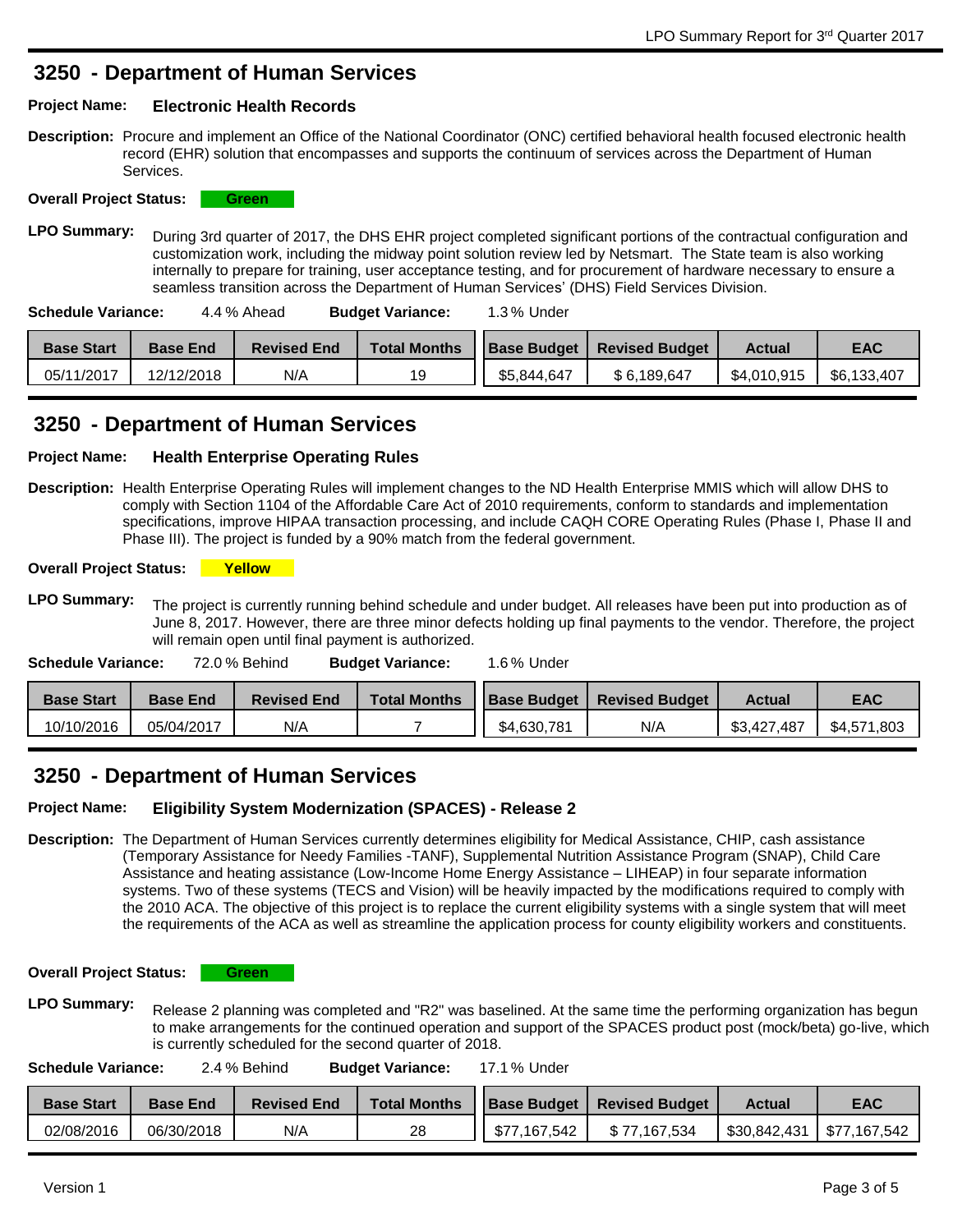### **Bank of North Dakota 4710 -**

#### **Project Name: Managed File Transfer**

**Description:** As part of the Bank of North Dakota (BND) mission to support and promote agriculture, commerce and industry in North Dakota, the purpose of this project is to implement a suitable enterprise-level managed file transfer (MFT) platform and associated policies, processes, and procedures as a replacement for existing file transfer systems and practices. The goal is to partner improved and streamlined processes with a product providing the security, visibility, auditability, and scalability to meet BND's needs. This solution will also provide integral support to BND partners now and well into the future so that secure transfer of data facilitates BND and North Dakota growth rather than challenging or inhibiting it.

**Overall Project Status: Green** 

LPO Summary: In the third quarter of 2017, the BND team continued with the remaining deployments, completed the roll out of the mail express function and started the planning for the work involving the external web admin function, which was identified as phase 1.1. Phase 1.1 and any remaining rollouts expect to be completed by end of Q4.

| <b>Schedule Variance:</b><br>1.9 % Behind |                   |                 | <b>Budget Variance:</b> | 8.4 % Under         |                    |                       |               |            |
|-------------------------------------------|-------------------|-----------------|-------------------------|---------------------|--------------------|-----------------------|---------------|------------|
|                                           | <b>Base Start</b> | <b>Base End</b> | <b>Revised End</b>      | <b>Total Months</b> | <b>Base Budget</b> | <b>Revised Budget</b> | <b>Actual</b> | <b>EAC</b> |
|                                           | 08/19/2015        | 05/16/2016      | 11/01/2017              | 27                  | \$646.152          | \$646,152             | \$561,108     | \$591,618  |

## **Workforce Safety and Insurance 4850 -**

**Project Name: Claims and Policy System: PHASE 3, RELEASE 4**

**Description:** Utilizing an "evolutionary" approach to system replacement, the Claims and Policy System (CAPS) focuses on replacing WSI's core business applications with web-based technology by re-architecting and re-developing key components of existing Injury Services and Employer Services business systems. Phase 3, Release 4 is the fourth project in the CAPS Program, and the first of six planned releases for Phase 3. Phase 3 work focuses on re-facing the PICS application. The scope for Release 4 includes policy registration.

**Overall Project Status: Green** 

LPO Summary: The CAPS Phase 3 Release 4 project is slightly over budget and slightly behind schedule. Q3 accomplishments include completing Sprints 10-15 (out of 16), use case development, test case development, code construction, unit testing, system testing, load testing, security testing, and four rounds of user acceptance testing. The project team is currently working on completing UAT and deployment.

| <b>Schedule Variance:</b> |                 | 2.0 % Behind       | <b>Budget Variance:</b> | 7.1 % Over         |                       |               |             |
|---------------------------|-----------------|--------------------|-------------------------|--------------------|-----------------------|---------------|-------------|
| <b>Base Start</b>         | <b>Base End</b> | <b>Revised End</b> | <b>Total Months</b>     | <b>Base Budget</b> | <b>Revised Budget</b> | <b>Actual</b> | <b>EAC</b>  |
| 02/27/2017                | 10/31/2017      | N/A                |                         | \$1,873,410        | N/A                   | \$1.615.955   | \$1,981,985 |